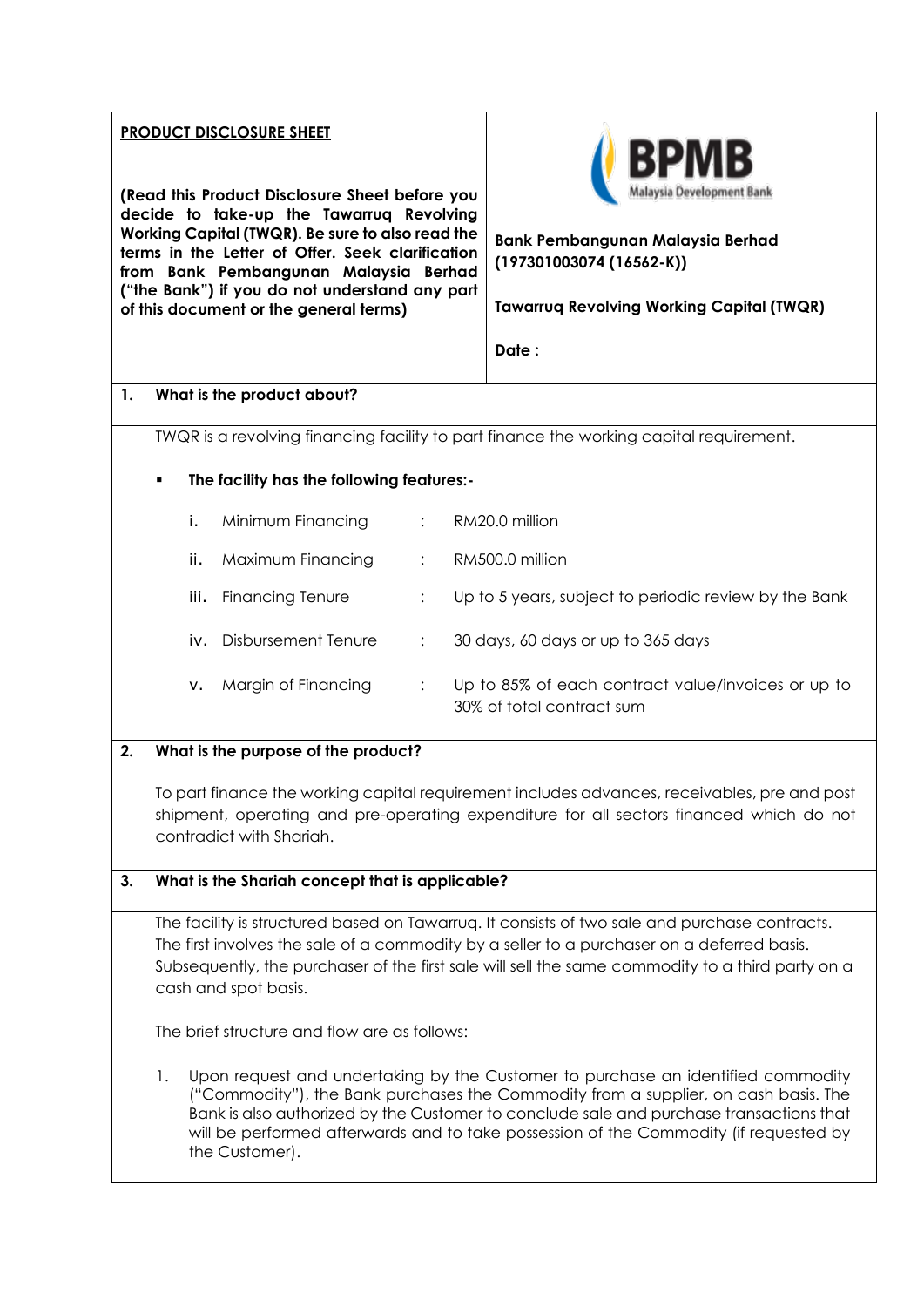|    | 2.   | acceptance by the Bank.                                                        | The Bank then sells the Commodity to the Customer at the Selling Price based on<br>Murabahah concept (comprising of Purchase Price and disclosed profit margin), to be<br>paid on deferred basis. The Customer is now the owner of the Commodity upon |
|----|------|--------------------------------------------------------------------------------|-------------------------------------------------------------------------------------------------------------------------------------------------------------------------------------------------------------------------------------------------------|
|    | 3.   | basis for disbursement purpose.                                                | The Bank upon instruction by the Customer, sells the Commodity to other supplier, on cash                                                                                                                                                             |
|    | 4.   | to time.                                                                       | The deferred Selling Price is payable by the Customer on lump sum or instalment basis<br>based on the agreed tenure and payment schedule to be issued by the Bank from time                                                                           |
|    |      | Commodity:                                                                     |                                                                                                                                                                                                                                                       |
|    |      |                                                                                | Crude palm oil or such other Shariah compliant commodities (excluding ribawi items in the<br>category of medium of exchange such as currency, gold and silver) acceptable by the Bank.                                                                |
| 4. |      | What do I get from this product?                                               |                                                                                                                                                                                                                                                       |
|    |      | An illustration of a financing using this facility is as follows:              |                                                                                                                                                                                                                                                       |
|    | i.   | <b>Bank's Purchase Price/Financing</b><br>Amount (PP)                          | RM120,000.00                                                                                                                                                                                                                                          |
|    | ii.  | Profit Rate (m)                                                                | 10% pa                                                                                                                                                                                                                                                |
|    | iii. | Disbursement Tenure (t)                                                        | 120 days                                                                                                                                                                                                                                              |
|    | iv.  | Bank's Selling Price (SP)<br>$SP = PP (1 + m/100 \times t/365)$                | RM120,000.00 (1 + 10/100 x 120/365)<br>$= RM123,945.21$                                                                                                                                                                                               |
|    | v.   | Amount of Profit                                                               | RM3,945.21                                                                                                                                                                                                                                            |
|    |      | <b>DISCLAIMER : Figures displayed are for illustration purposes only</b>       |                                                                                                                                                                                                                                                       |
| 5. |      | What are my obligations?                                                       |                                                                                                                                                                                                                                                       |
|    | ٠    | An illustration of your payment obligations are as follows:                    |                                                                                                                                                                                                                                                       |
|    |      | Total amount of payment at the<br>end of disbursement tenure:                  | RM123,945.21                                                                                                                                                                                                                                          |
|    | ٠    | charged to you (based on Prevailing Profit Rate) is subject to rebate (Ibra'). | The difference sum between the total Bank's Selling Price and the actual amount                                                                                                                                                                       |
|    | ٠    | and Transaction Documents.                                                     | Any other agreed obligations as stipulated under Facility Agreement, Security Documents                                                                                                                                                               |
|    | ٠    | facility.                                                                      | You are required to make a full settlement (principal and profit) upon maturity of the                                                                                                                                                                |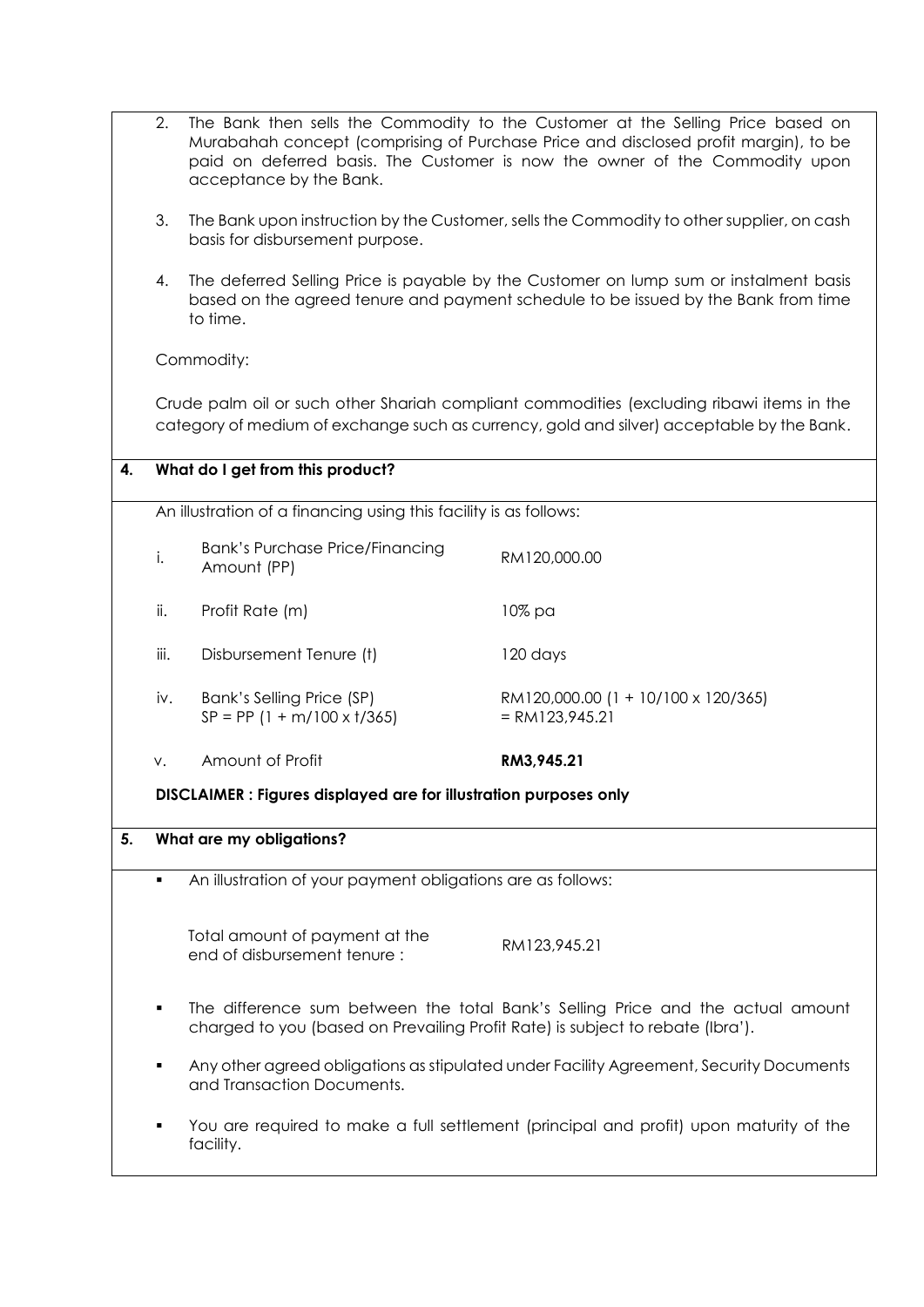#### **DISCLAIMER : Figures displayed are for illustration purposes only**

#### **6. What are the charges that I have to pay?**

The facility may attract including but not limited to the following fees and charges, whenever applicable:

- i. Stamp Duties as per the Stamp Duty Act 1949 (Revised 1989)
- ii. Processing Fee (Not applicable to SME Customers)
- iii. Administrative Fee (Not applicable to SME Customers)
- iv. Transaction Fees for transaction of commodity as charged by commodity trading platform
- v. Sales & Services Tax, if applicable

Details on the fees and charges is available in the Bank's website [\(www.bpmb.com.my\)](http://www.bpmb.com.my/).

### **7. What if I fail to fulfill my obligations?**

In general, the Bank may impose a compensation charge on late payment (Ta'widh) and breach of undertaking (Wa'd) at the following rate:

- i. Ta'widh at 1% per annum on the overdue instalment (where applicable) during the tenure of the facility
- ii. Ta'widh at 1% per annum or at the prevailing daily overnight of Islamic Interbank Money Market (IIMM) rate whichever is lower or other rates that Bank Negara Malaysia may specify against the outstanding Selling Price (subject to Ibra' if applicable) if the overdue continues beyond the maturity date of the facility
- iii. Ta'widh on Advance Payment at 1% per annum or other rates that Bank Negara Malaysia may specify against the amount due commencing from the next day after 1 day of grace period until full payment of such amount is made
- iv. For breach of Wa'd, the charge is at actual loss amount incurred by the Bank
- v. Penalty (Gharamah) at 0% per annum

# **NOTE : The amount of late payment charges shall not be compounded and shall be applicable both before and after any judgement or order of a court**

**Legal action may be taken by the Bank against you and your security parties (if any) if you fail to respond to reminder notices. It may affect your credit rating which may lead to credit difficulties or exorbitant.**

The Bank also retains the following rights: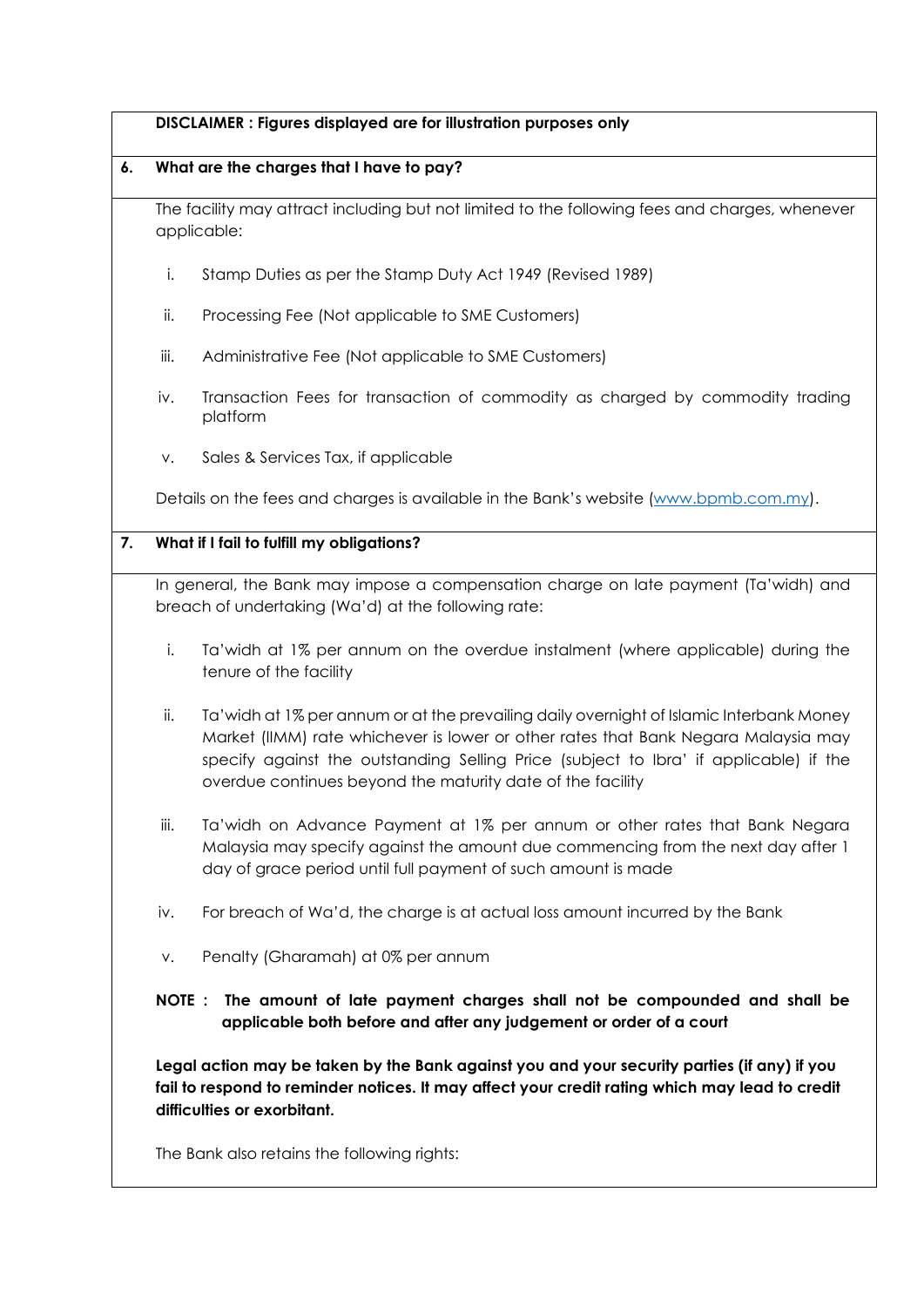- Review: The Bank has the right to review the facility from time to time and to terminate the facility upon occurrence of any events of defaults as agreed in the terms and conditions of the facility
- Bankruptcy/Winding Up: The Bank has the right to initiate bankruptcy/ winding up proceedings upon occurrence of any events of defaults as agreed in the terms and conditions of the facility

## **8. What if I fully settle the financing before its maturity?**

The Bank shall grant rebate (Ibra') under the following circumstances, subject to applicable terms and conditions:

- i. Early redemption of the facility including restructuring exercise, default case and termination or cancelation of facility
- ii. Partial redemption/prepay/advance payment
- iii. Facility is not fully disbursed

For sample of illustrations on the calculation of Ibra', please refer to the Bank's website [\(www.bpmb.com.my\)](http://www.bpmb.com.my/).

# **9. Do I need a guarantor/security/collateral/takaful coverage?**

Yes. Among the security requirement include but not limited to the project assets, debenture, assignment of concession agreement / project account / takaful plan, guarantee etc. depending on the type of project and financing.

The Guarantor as surety shall be liable to the Bank as creditor in the event of any breach or default committed by the Customer being the principal debtor.

### **10. What are the major risks?**

- Please be advised that the Prevailing Profit Rate (may vary for different disbursements) will change according to the changes in the Bank's Financing Rate (BFR) or Cost of Fund (COF). An increase in the Prevailing Profit Rate may result in higher payment amount. However, the Prevailing Profit Rate shall not exceed the Profit Rate.
- For Fixed or Flat Rate, should there be a reduction in the BFR or COF, you may not be able to enjoy any reduction on the agreed profit rate.
- If you have problems meeting your payment obligations, please contact us early to discuss payment alternatives.

# **11. What do I need to do if there are changes to my contact details?**

It is important that you inform us immediately or as soon as practicable of any change in your contact details to ensure that all correspondences reach you in a timely manner.